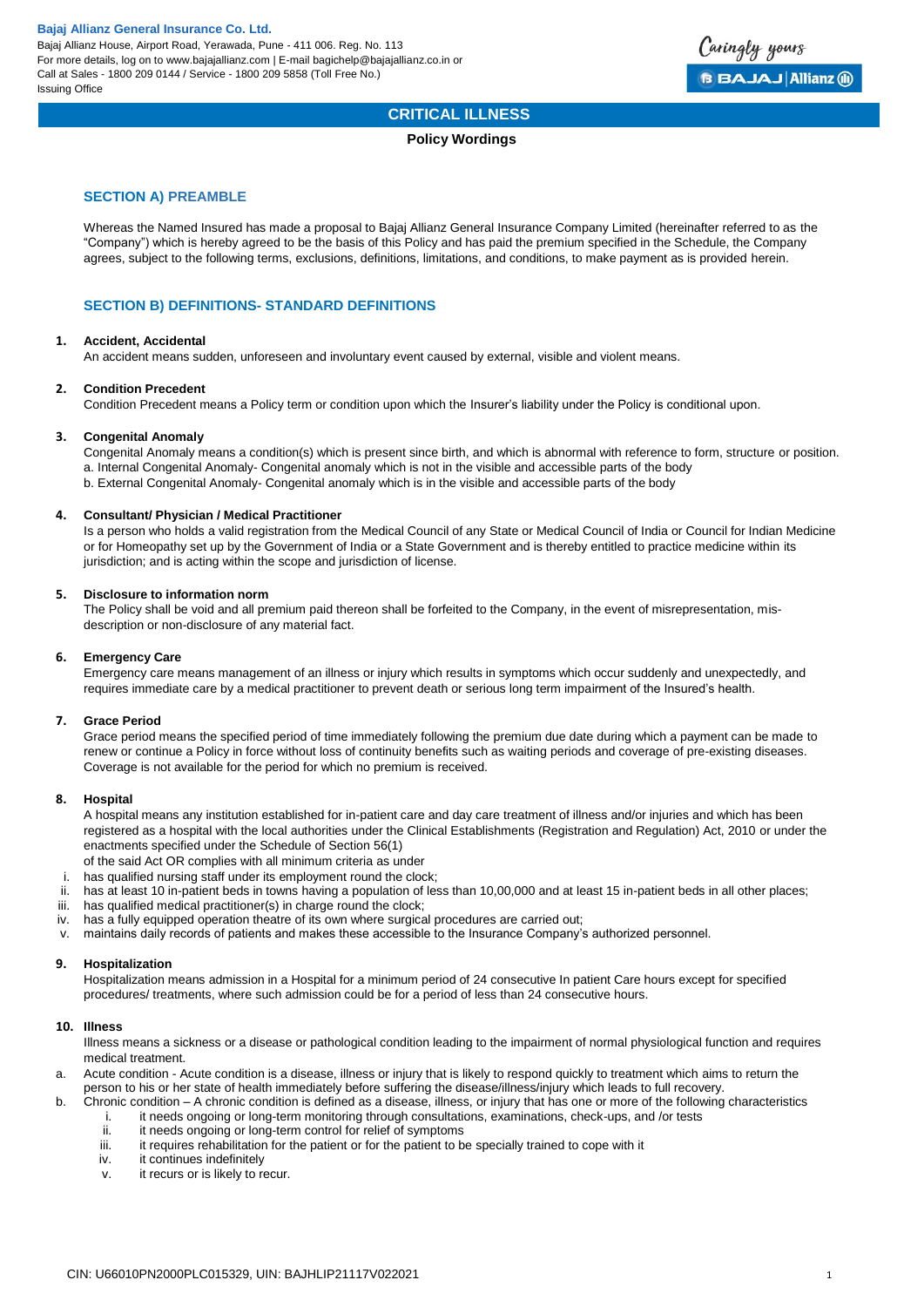Bajaj Allianz House, Airport Road, Yerawada, Pune - 411 006. Reg. No. 113 For more details, log on to www.bajajallianz.com | E-mail bagichelp@bajajallianz.co.in or Call at Sales - 1800 209 0144 / Service - 1800 209 5858 (Toll Free No.) Issuing Office



## **CRITICAL ILLNESS**

#### **11. Injury**

Injury means accidental physical bodily harm excluding illness or disease solely and directly caused by external, violent and visible and evident means which is verified and certified by a Medical Practitioner.

#### **12. Inpatient Care**

Inpatient care means treatment for which the Insured has to stay in a hospital for more than 24 hours for a covered event.

#### **13. Intensive Care Unit**

Intensive care unit means an identified section, ward or wing of a hospital which is under the constant supervision of a dedicated medical practitioner(s), and which is specially equipped for the continuous monitoring and treatment of patients who are in a critical condition, or require life support facilities and where the level of

care and supervision is considerably more sophisticated and intensive than in the ordinary and other wards.

#### **14. ICU Charges**

ICU (Intensive Care Unit) Charges means the amount charged by a Hospital towards ICU expenses which shall include the expenses for ICU bed, general medical support services provided to any ICU patient including monitoring devices, critical care nursing and intensivist charges.

#### **15. Medical Advice**

Medical advice means any consultation or advice from a Medical Practitioner including the issuance of any prescription or follow up prescription.

#### **16. Medical expenses**

Medical Expenses means those expenses that an Insured has necessarily and actually incurred for medical treatment on account of Illness or Accident on the advice of a Medical Practitioner, as long as these are no more than would have been payable if the Insured had not been Insured and no more than other hospitals or Medical practitioners in the same locality would have charged for the same medical treatment.

#### **17. Medically Necessary Treatment**

Medically necessary treatment means any treatment, tests, medication, or stay in hospital or part of a stay in hospital which

- i. is required for the medical management of the illness or injury suffered by the Insured;
- ii. must not exceed the level of care necessary to provide safe, adequate and appropriate medical care in scope, duration, or intensity;
- iii. must have been prescribed by a medical practitioner,
- iv. must conform to the professional standards widely accepted in international medical practice or by the medical community in India.

#### **18. Migration**

Migration means, the right accorded to health insurance policyholders (including all members under family cover and members of group health insurance policy), to transfer the credit gained for pre-existing conditions and time bound exclusions, with the same insurer.

#### **19. Network Provider**

Network Provider means hospitals or health care providers enlisted by an insurer, TPA or jointly by an Insurer and TPA to provide medical services to an insured by a cashless facility.

#### **20. Non- Network Provider**

Non-Network provider means any hospital, day care centre or other provider that is not part of the network.

#### **21. Notification of Claim**

Notification of claim means the process of intimating a claim to the insurer or TPA through any of the recognized modes of communication.

#### **22. Portability**

Portability means the right accorded to an individual health insurance policyholder (including all members under family cover) to transfer the credit gained for pre-existing conditions and time-bound exclusions from one insurer to another.

#### **23. Pre-Existing Disease**

Pre- existing disease means any condition, ailment or injury or disease

a. That is/are diagnosed by a physician within 48 months prior to the effective date of the policy issued by the insurer or its reinstatement **Or** b. For which medical advice or treatment was recommended by, or received from, a physician within 48 months prior to the effective date of the policy issued by the insurer or its reinstatement.

#### **24. Qualified Nurse**

Qualified nurse means a person who holds a valid registration from the Nursing Council of India or the Nursing Council of any state in India.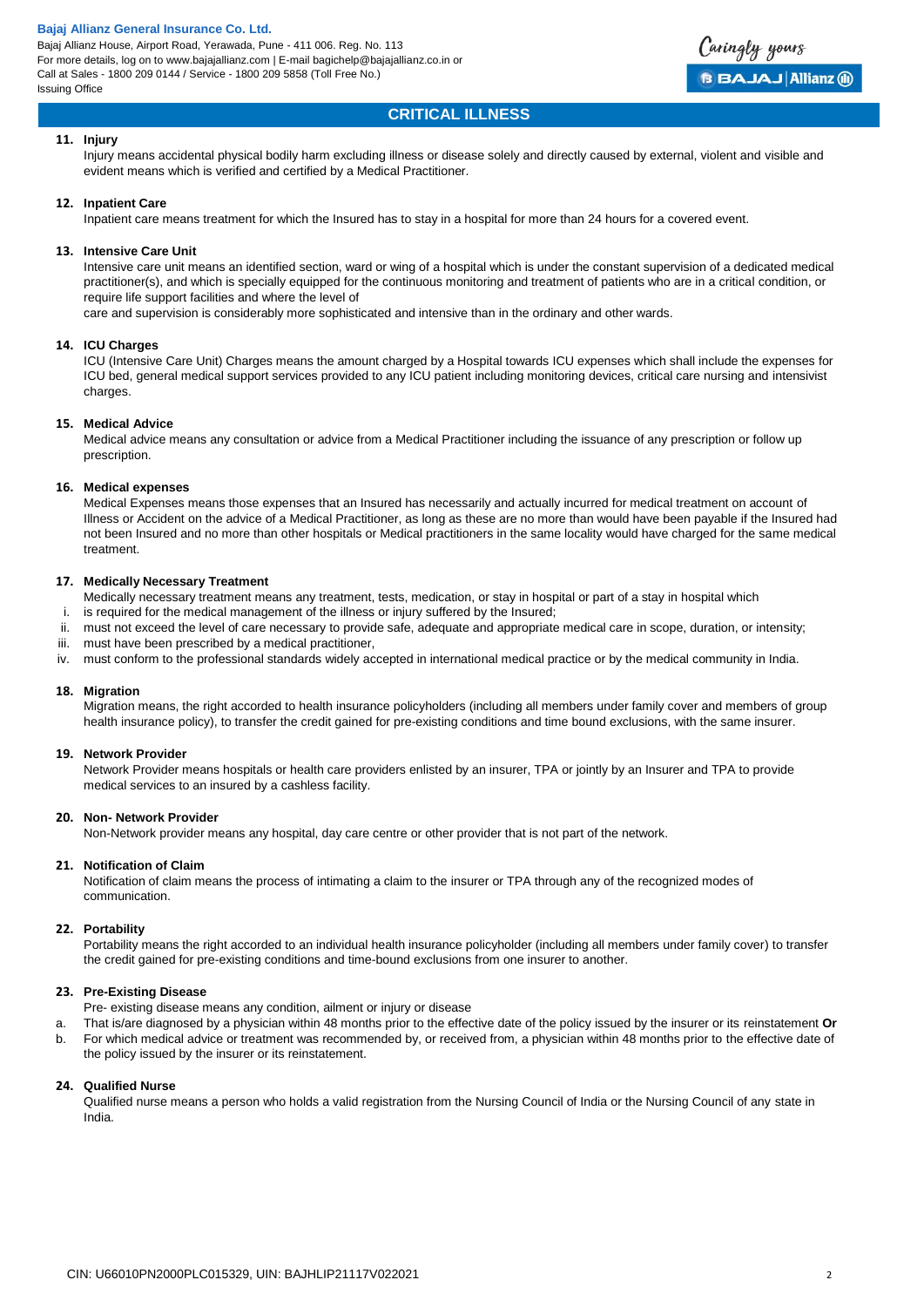# **CRITICAL ILLNESS**

Caringly yours

**BBAJAJ Allianz @** 

#### **25. Reasonable and Customary charges**

Reasonable and Customary charges means the charges for services or supplies, which are the standard charges for the specific provider and consistent with the prevailing charges in the geographical area for identical or similar services, taking into account the nature of the illness / injury involved.

## **26. Renewal**

Renewal means the terms on which the contract of insurance can be renewed on mutual consent with a provision of grace period for treating the renewal continuous for the purpose of gaining credit for pre-existing diseases, time-bound exclusions and for all waiting periods.

#### **27. Surgery or Surgical Procedure**

Surgery or Surgical Procedure means manual and / or operative procedure (s) required for treatment of an illness or injury, correction of deformities and defects, diagnosis and cure of diseases, relief from suffering and prolongation of life, performed in a hospital or day care centre by a medical practitioner.

#### **28. Unproven/Experimental treatment**

Unproven/Experimental treatment means treatment, including drug Experimental therapy, which is not based on established medical practice in India, is treatment experimental or unproven.

# **SECTION B) DEFINITIONS- SPECIFIC DEFINITIONS**

#### **1. Critical Illness**

Means an illness, sickness or a disease or a corrective measure as specified in Section D of this Policy.

#### **2. Critical Illness Benefit**

Means the amount specified in the Schedule, which is the maximum amount for which the Company may be liable to make payment for any Critical Illness.

#### **3. Named Insured/ Insured**

Insured means the persons, or his Family members, named in the Schedule provided that an Insured or his Family Members has attained the age of 3 months and is not older than 65 years of age at the commencement of the Policy Period.

#### **4. Nominee**

Nominee means a person designated by You to receive the proceeds of this Policy upon Your death.

#### **5. Policy**

Policy means the proposal, the Schedule (and any endorsements attaching to or forming part thereof) and the policy document.

#### **6. Policy Period**

Policy Period means the period between the commencement date and the expiry date specified in the Schedule and includes both the commencement date as well as the expiry date.

#### **7. Proposal**

The proposal form and other information and documentation supplied to us in considering whether and on what terms to offer this insurance.

- **8. Schedule means** the schedule and any annexure to it.
- **9. You, Your, Yourself/ Your Family** named in the schedule means the person or persons that We insure as set out in the Schedule
- **10. We, Us, Our, Ours** means the Bajaj Allianz General Insurance Company Limited.

## **SECTION C) COVERAGE**

#### **Scope of Cover**

The Company hereby agrees to pay reasonable and customary expenses in respect of an admissible claim, any or all of the following covers subject to the Sum Insured, limits, terms, conditions and definitions, exclusions contained or otherwise expressed in this Policy.

#### **Operative Part**

If the Insured is diagnosed as suffering from a Critical Illness which first occurs or manifests itself during the Policy Period, and if the Insured survives for a minimum of 30 days from the date of diagnosis, the Company shall pay a Critical Illness Benefit, as specified under the policy schedule.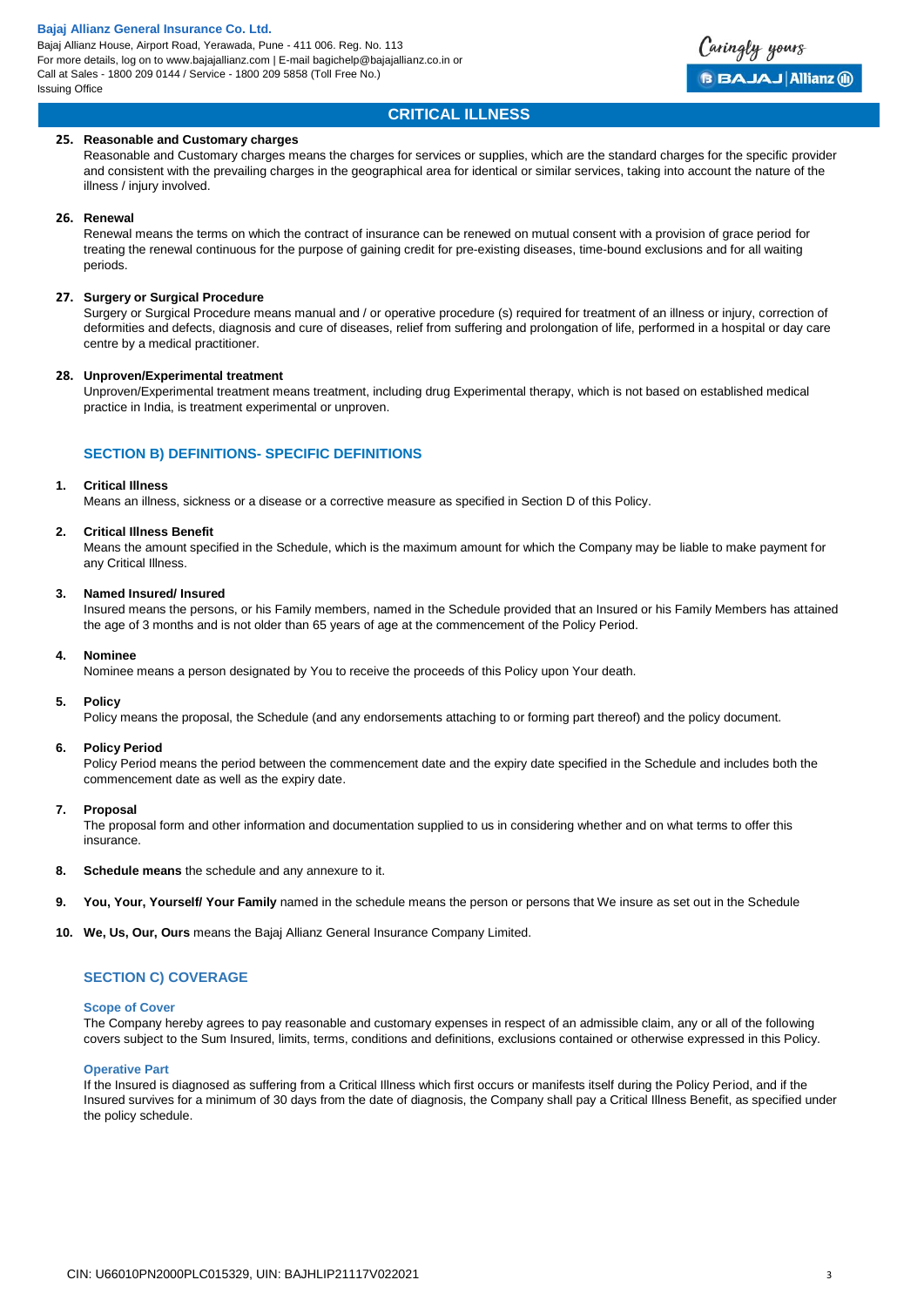Bajaj Allianz House, Airport Road, Yerawada, Pune - 411 006. Reg. No. 113 For more details, log on to www.bajajallianz.com | E-mail bagichelp@bajajallianz.co.in or Call at Sales - 1800 209 0144 / Service - 1800 209 5858 (Toll Free No.) Issuing Office



# **CRITICAL ILLNESS**

#### **1. Myocardial Infarction (First Heart Attack of specific severity)**

- I. The first occurrence of heart attack or myocardial infarction which means the death of a portion of the heart muscle as a result of inadequate blood supply to the relevant area. The diagnosis for this should be evidenced by all of the following criteria
- i. a history of typical clinical symptoms consistent with the diagnosis of Acute Myocardial Infarction (for e.g. typical chest pain)<br>in pew characteristic electrocardiogram changes
- new characteristic electrocardiogram changes
- iii. elevation of infarction specific enzymes, Troponins or other specific biochemical markers.

#### II. The following are excluded

- i. A rise in cardiac biomarkers or Troponin T or I in absence of overt ischemic heart disease OR following an intra-arterial cardiac procedure.
- ii. Other acute Coronary Syndromes
- iii. Any type of angina pectoris.

#### **2. Open Chest CABG**

- I. The actual undergoing of heart surgery to correct blockage or narrowing in one or more coronary artery(s), by coronary artery bypass grafting done via a sternotomy (cutting through the breast bone) or minimally invasive keyhole coronary artery bypass procedures. The diagnosis must be supported by a coronary angiography and the realization of surgery has to be confirmed by a cardiologist.
- II. The following are excluded
- i. Angioplasty and/or any other intra-arterial procedures

#### **3. Stroke Resulting in Permanent Symptoms**

I. Any cerebrovascular incident producing permanent neurological sequelae. This includes infarction of brain tissue, thrombosis in an intracranial vessel, haemorrhage and embolisation from an extracranial source. Diagnosis has to be confirmed by a specialist medical practitioner and evidenced by typical clinical symptoms as well as typical findings in CT Scan or MRI of the brain. Evidence of permanent neurological deficit lasting for at least 3 months has to be produced.

#### II. The following are excluded

- i. Transient ischemic attacks (TIA)
- ii. Traumatic injury of the brain<br>iii. Vascular disease affecting o
- Vascular disease affecting only the eye or optic nerve or vestibular functions.

#### **4. Cancer of Specified Severity**

- I. A malignant tumour characterized by the uncontrolled growth & spread of malignant cells with invasion & destruction of normal tissues. This diagnosis must be supported by histological evidence of malignancy & confirmed by a pathologist. The term cancer includes leukemia, lymphoma and sarcoma.
- II. The following are excluded
	- i. All tumors which are histologically described as beingn, carcinoma premalignant, borderline malignant, or non-invasive, including but not limited to Carcinoma in situ of breasts, cervical dysplasia CIN-1, CIN -2 & CIN-3.
	- ii. Any non-melanoma skin carcinoma unless there is evidence of metastases to lymph nodes or beyond;
	-
	- iii. Malignant melanoma that has not caused invasion beyond the epidermis;<br>iv. All tumors of the prostate unless histologically classified as having a Glea All tumors of the prostate unless histologically classified as having a Gleason score greater than 6 or having progressed to at least clinical TNM classification T2N0M0
	- v. All Thyroid cancers histologically classified as T1N0M0 (TNM Classification) or below;
	- vi. Chronic lymphocytic leukaemia less than RAI stage 3
	- vii. Non-invasive papillary cancer of the bladder histologically described as TaN0M0 or of a lesser classification,
	- viii. All Gastro-Intestinal Stromal Tumors histologically classified as T1N0M0 (TNM Classification) or below and with mitotic count of less than or equal to 5/50 HPFs;

#### **5. Kidney Failure Requiring Regular Dialysis**

End stage renal disease presenting as chronic irreversible failure of both kidneys to function, as a result of which either regular renal dialysis (hemodialysis or peritoneal dialysis) is instituted or renal transplantation is carried out. Diagnosis has to be confirmed by a specialist medical practitioner.

# **6. Major Organ Transplantation**

- I. The actual undergoing of a transplant of<br>One of the following human or
	- One of the following human organs heart, lung, liver, kidney, pancreas, that resulted from irreversible end-stage failure of the relevant organ, or
		- ii. Human bone marrow using haematopoietic stem cells. The undergoing of a transplant has to be confirmed by a specialist medical practitioner.
- II. The following are excluded
	- i. Other stem-cell transplants<br>ii. Where only islets of langer
		- Where only islets of langerhans are transplanted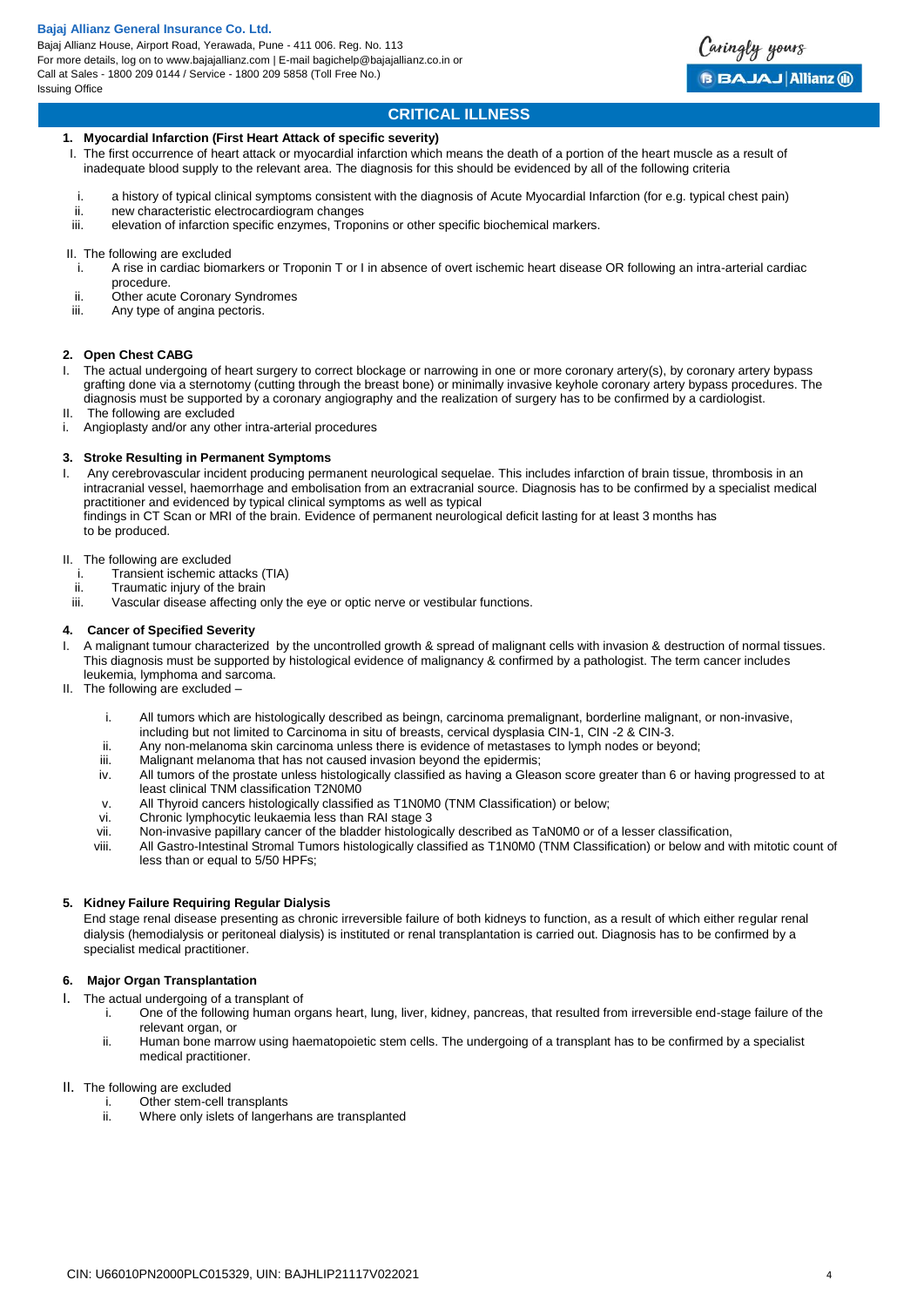Bajaj Allianz House, Airport Road, Yerawada, Pune - 411 006. Reg. No. 113 For more details, log on to www.bajajallianz.com | E-mail bagichelp@bajajallianz.co.in or Call at Sales - 1800 209 0144 / Service - 1800 209 5858 (Toll Free No.) Issuing Office

# **CRITICAL ILLNESS**

Caringly yours

**BBAJAJ Allianz @** 

#### **7. Multiple Sclerosis with Persisting Symptoms**

- I. The unequivocal diagnosis of Definite Multiple Sclerosis confirmed and evidenced by all of the following
- investigations including typical MRI findings which unequivocally confirm the diagnosis to be multiple sclerosis and
- ii. there must be current clinical impairment of motor or sensory function, which must have persisted for a continuous period of at least 6 months.
- II. Neurological damage due to SLE is excluded.

#### **8. Surgery of Aorta**

The actual undergoing of surgery for a disease of the aorta (meaning the thoracic and abdominal aorta but not its branches, and excluding traumatic injury of the aorta and congenital narrowing of the aorta) needing excision and surgical replacement of the diseased aorta with a graft.

#### **9. Primary (Idiopathic) Pulmonary Hypertension**

- I. An unequivocal diagnosis of Primary (Idiopathic) Pulmonary Hypertension by a Cardiologist or specialist in respiratory medicine with evidence of right ventricular enlargement and the pulmonary artery pressure above 30 mm of Hg on Cardiac Cauterization. There must be permanent irreversible physical impairment to the degree of at least Class IV of the New York Heart Association Classification of cardiac impairment.
- II. The NYHA Classification of Cardiac Impairment are as follows
- Class III Marked limitation of physical activity. Comfortable at rest, but less than ordinary activity causes symptoms.
- ii. Class IV Unable to engage in any physical activity without discomfort. Symptoms may be present even at rest.
- III. Pulmonary hypertension associated with lung disease, chronic hypoventilation, pulmonary thromboembolic disease, drugs and toxins, diseases of the left side of the heart, congenital heart disease and any secondary cause are specifically excluded.

#### **10. Permanent Paralysis of Limbs**

Total and irreversible loss of use of two or more limbs as a result of injury or disease of the brain or spinal cord. A specialist medical practitioner must be of the opinion that the paralysis will be permanent with no hope of recovery and must be present for more than 3 months.

#### **SECTION D) EXCLUSIONS UNDER THE POLICY – WAITING PERIOD**

Any Critical Illness diagnosed within the first 90 days of the date of commencement of the Policy is excluded. This exclusion shall not apply to an Insured for whom coverage has been renewed by the Named Insured, without a break, for subsequent years.

# **SECTION D) EXCLUSIONS UNDER THE POLICY - SPECIFIC EXCLUSIONS**

- 1. Any Critical Illness for which care, treatment, or advice was recommended by or received from a Physician, or which first manifested itself or was contracted before the start of the Policy Period, or for which a claim has or could have been made under any earlier policy.
- 2. Any sexually transmitted diseases or any condition directly or indirectly caused by or associated with Human T-Cell Lymphotropic Virus type III (III LB III) or Lymphadinopathy Associated Virus (LAV) or the Mutants Derivative or Variations Deficiency Syndrome or any Syndrome or condition of a similar kind commonly referred to as AIDS.
- 3. Treatment arising from or traceable to pregnancy, childbirth postpartum complications including but not limited to caesarian section, birth defects and congenital anomalies.
- 4. Occupational diseases.
- 5. War, whether war be declared or not, invasion, act of foreign enemy, hostilities, civil war, insurrection, terrorism or terrorist acts or activities, rebellion, revolution, mutiny, military or usurped power, riot, strike, lockout, military or popular uprising, civil commotion, martial law or loot, sack or pillage in connection therewith, confiscation or
- destruction by any government or public authority or any act or condition incidental to any of the above.
- 6. Naval or military operations of the armed forces or airforce and participation in operations requiring the use of arms or which are ordered by military authorities for combating terrorists, rebels and the like.
- 7. Any natural peril (including but not limited to storm, tempest, avalanche, earthquake, volcanic eruptions, hurricane, or any other kind of natural hazard).
- 8. Radioactive contamination.
- 9. Consequential losses of any kind, be they by way of loss of profit, loss of opportunity, loss of gain, business interruption, market loss or
- otherwise, or any claims arising out of loss of a pure financial nature such as loss of goodwill or any legal liability of any kind whatsoever. 10. Intentional self-injury and/or the use or misuse of intoxicating drugs and/or alcohol.

# **SECTION E) CONDITIONS- STANDARD GENERAL TERMS AND CLAUSES**

#### **1. Disclosure of information**

The policy shall be void and all premium paid thereon shall be forfeited to the Company in the event of misrepresentation, mis description or non-disclosure of any material fact by the policyholder.

#### **2. Condition Precedent to Admission of Liability**

The terms and conditions of the policy must be fulfilled by the Insured Person for the Company to make any payment for claim(s) arising under the policy.

#### **3. Moratorium Period**

After completion of eight continuous years under this policy no look back would be applied. This period of eight years is called as moratorium period.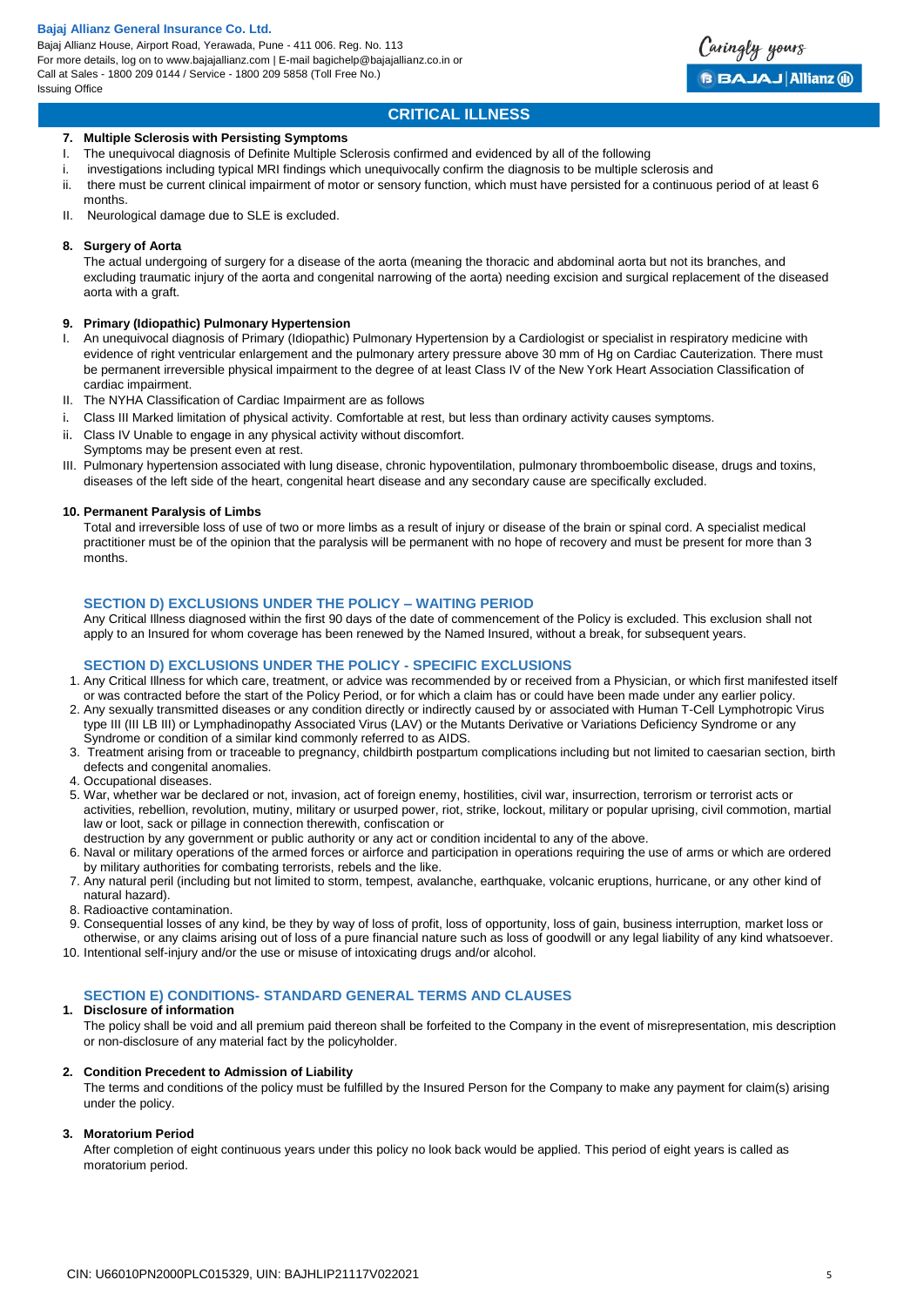

# **CRITICAL ILLNESS**

The moratorium would be applicable for the sums insured of the first policy and subsequently completion of eight continuous years would be applicable from date of enhancement of sums insured only on the enhanced limits. After the expiry of Moratorium Period no claim under this policy shall be contestable except for proven fraud and permanent exclusions specified in the policy contract. The policies would however be subject to all limits, sub limits, co-payments, deductibles as per the policy contract

#### **4. Premium Payment in Instalments (Wherever applicable)**

If the insured person has opted for Payment of Premium on an instalment basis i.e. Annual (for long term polices only), Half Yearly, Quarterly or Monthly, as mentioned in the policy Schedule/Certificate of Insurance, the following Conditions shall apply (notwithstanding any terms contrary elsewhere in the policy)

- i. Grace Period of 15 days would be given to pay the instalment premium due for the policy.
- ii. During such grace period, coverage will not be available from the due date of instalment premium till the date of receipt of premium by Company.
- iii. The insured person will get the accrued continuity benefit in respect of the "Waiting Periods", "Specific Waiting Periods" in the event of payment of premium within the stipulated grace Period.
- iv. No interest will be charged If the instalment premium is not paid on due date.
- v. In case of instalment premium due not received within the grace period, the policy will get cancelled.
- vi. In the event of a claim, all subsequent premium instalments shall immediately become due and payable.
- vii. The company has the right to recover and deduct all the pending installments from the claim amount due under the policy.

#### **5. Possibility of Revision of Terms of the Policy lncluding the Premium Rates**

The Company, with prior approval of lRDAl, may revise or modify the terms of the policy including the premium rates. The insured person shall be notified three months before the changes are effected.

#### **6. Withdrawal of Policy**

- i. ln the likelihood of this product being withdrawn in future, the Company will intimate the insured person about the same 90 days prior to expiry of the policy.
- ii. lnsured Person will have the option to migrate to similar health insurance product available with the Company at the time of renewal with all the accrued continuity benefits such as cumulative bonus, waiver of waiting period as per IRDAI guidelines, provided the policy has been maintained without a break.

#### **7. Fraud**

- If any claim made by the Insured beneficiary, is in any respect fraudulent, or if any false statement, or declaration is made or used in support thereof, or if any fraudulent means or devices are used by the Insured beneficiary or anyone acting on his/her behalf to obtain any benefit under this policy, all benefits under this policy and the premium paid shall be forfeited.
- ii. Any amount already paid against claims made under this policy but which are found fraudulent later shall be repaid by all recipient(s)/policyholder(s), who has made that particular claim, who shall be jointly and severally liable for such repayment to the insurer.
- iii. For the purpose of this clause, the expression "fraud" means any of the following acts committed by the Insured beneficiary or by his agent or the hospital/ doctor/any other party acting on behalf of the Insured beneficiary, with intent to deceive the insurer or to induce the insurer to issue an insurance policy
- a) the suggestion, as a fact of that which is not true and which the Insured beneficiary does not believe to be true;
- b) the active concealment of a fact by the Insured beneficiary having knowledge or belief of the fact;
- c) any other act fitted to deceive; and
- d) any such actor omission as the law specially declares to be fraudulent

The Company shall not repudiate the claim and / or forfeit the policy benefits on the ground of Fraud, if the Insured beneficiary / beneficiary can prove that the misstatement was true to the best of his knowledge and there was no deliberate intention to suppress the fact or that such misstatement of or suppression of material fact are within the knowledge of the insurer

### **8. Free Look Period**

The Free Look Period shall be applicable on new individual health insurance policies and not on renewals or at the time of porting/migrating the policy.

The insured person shall be allowed free look period of fifteen days from date of receipt of the policy document to review the terms and conditions of the policy, and to return the same if not acceptable.

lf the insured has not made any claim during the Free Look Period, the insured shall be entitled to

- i. a refund of the premium paid less any expenses incurred by the Company on medical examination of the insured person and the stamp duty charges or
- ii. where the risk has already commenced and the option of return of the policy is exercised by the insured person, a deduction towards the proportionate risk premium for period of cover or
- iii. where only a part of the insurance coverage has commenced, such proportionate premium commensurate with the insurance coverage during such period

#### **9. Cancellation**

- The policyholder may cancel this policy by giving 15days' written notice and in such an event, the Company shall refund premium for the unexpired policy period as detailed below.
- ii. Cancellation grid for premium received on annual basis or full premium received at policy inception are as under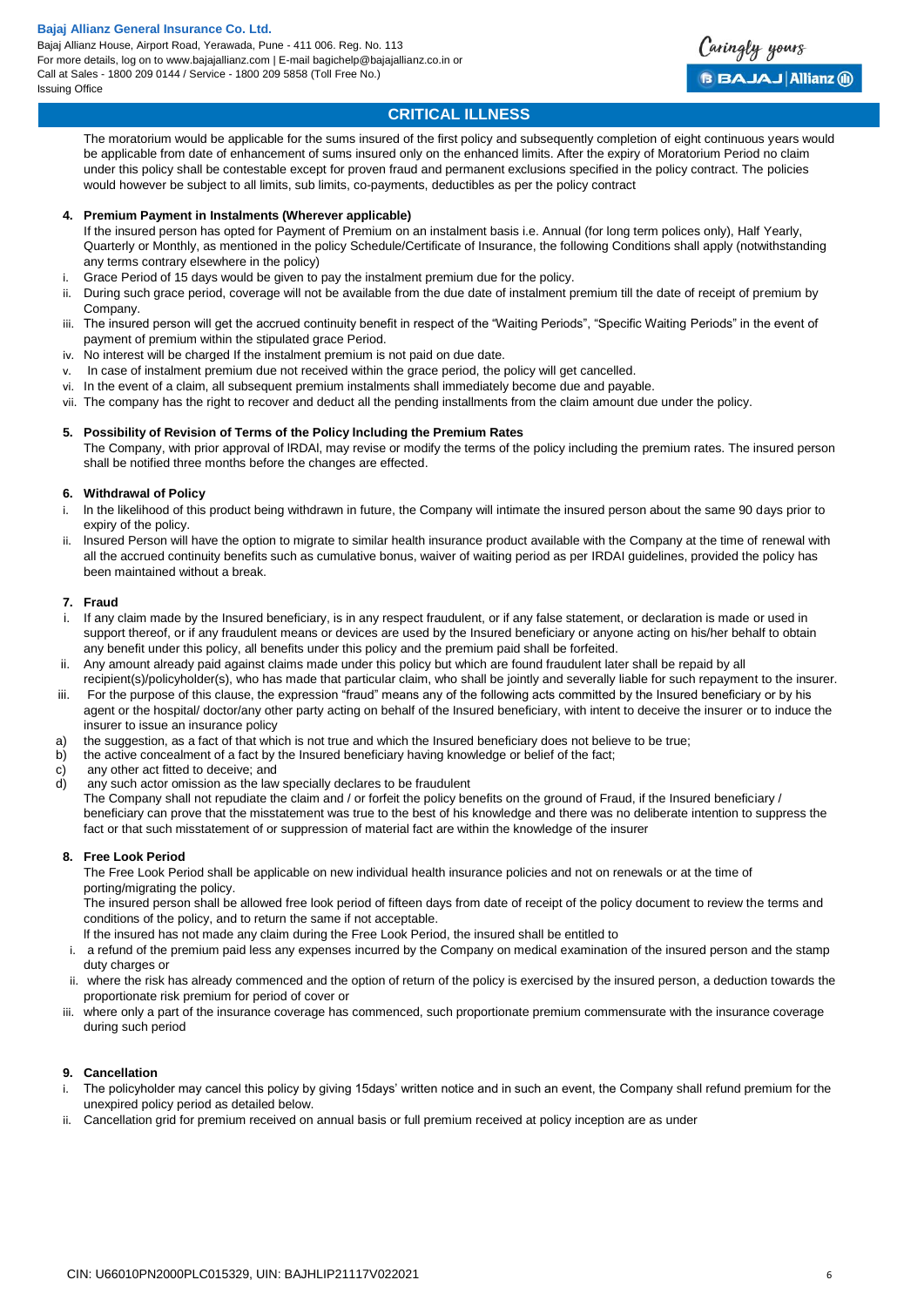Bajaj Allianz House, Airport Road, Yerawada, Pune - 411 006. Reg. No. 113 For more details, log on to www.bajajallianz.com | E-mail bagichelp@bajajallianz.co.in or Call at Sales - 1800 209 0144 / Service - 1800 209 5858 (Toll Free No.) Issuing Office

# Caringly yours **BBAJAJ Allianz (ii)**

# **CRITICAL ILLNESS**

|                                             | <b>Premium Refund</b>             |                        |                        |
|---------------------------------------------|-----------------------------------|------------------------|------------------------|
| <b>Period in Risk</b>                       | <b>Policy Period 1</b>            | <b>Policy Period 2</b> | <b>Policy Period 3</b> |
|                                             | Year                              | Year                   | Year                   |
| Within 15 Days                              | As per Free Look Period Condition |                        |                        |
| Exceeding 15 days but less than 1 month     | 75.00%                            | 75.00%                 | 80.00%                 |
| Exceeding 1 month but less than 3 months    | 50.00%                            | 75.00%                 | 80.00%                 |
| Exceeding 3 months but less than 6 months   | 25.00%                            | 65.00%                 | 75.00%                 |
| Exceeding 6 months but less than 12 months  | $0.00\%$                          | 45.00%                 | 60.00%                 |
| Exceeding 12 months but less than 15 months | $0.00\%$                          | 30.00%                 | 50.00%                 |
| Exceeding 15 months but less than 18 months | $0.00\%$                          | 20.00%                 | 45.00%                 |
| Exceeding 18 months but less than 24 months | $0.00\%$                          | $0.00\%$               | 30.00%                 |
| Exceeding 24 months but less than 27 months | $0.00\%$                          | $0.00\%$               | 20.00%                 |
| Exceeding 27 months but less than 30 months | $0.00\%$                          | $0.00\%$               | 15.00%                 |
| Exceeding 30 months but less than 36 months | $0.00\%$                          | $0.00\%$               | $0.00\%$               |

#### **Cancellation grid for premium received on instalment basis and refund is as under**

The premium will be refunded as per the below table

Period in Risk (from latest instalment date)

| Period in Risk (from latest instalment date)          | <b>Premium Refund</b>             | <b>Premium Refund</b>     | <b>Premium Refund</b>              |
|-------------------------------------------------------|-----------------------------------|---------------------------|------------------------------------|
|                                                       | % of Monthly Premium              | % of quarterly<br>Premium | % of Half Yearly<br><b>Premium</b> |
| Within 15 days from 1 <sup>st</sup> Installment date  | As per Free Look Period Condition |                           |                                    |
| Exceeding 15 days but less than or equal to 3 months  | 30%<br>No Refund<br>0%            |                           |                                    |
| Exceeding 3 months but less than or equal to 6 months |                                   |                           |                                    |

### **Note**

 The first slab of Number of days "within 15 days" in above table is applicable only in case of new business. In case of renewal policies, period is risk "Exceeding 15 days but less than 3 months" should be read as "within 3 months".

Notwithstanding anything contained herein or otherwise, no refunds of premium shall be made in respect of Cancellation where, any claim has been admitted or has been lodged or any benefit has been availed by the insured person under the policy.

iii. The Company may cancel the policy at any time on grounds of misrepresentation non-disclosure of material facts, fraud by the insured person by giving 15 days' written notice. There would be no refund of premium on cancellation on grounds of misrepresentation, nondisclosure of material facts or fraud.

#### **10. Portability**

The Insured beneficiary will have the option to port the policy to other insurers by applying to such insurer to port the entire policy along with all the members of the family, if any, at least 45 days before, but not earlier than 60 days from the policy renewal date as per IRDAI guidelines related to portability. If such person is presently covered and has been continuously covered without any lapses under any health insurance policy with an Indian General/Health insurer, the proposed

Insured beneficiary will get the accrued continuity benefits in waiting periods as per IRDAI guidelines on portability.

For Detailed Guidelines on portability, kindly refer the lin[k https//www.irdai.gov.in/ADMINCMS/cms/Circulars\\_List.aspx?mid=3.2.3](https://www.irdai.gov.in/ADMINCMS/cms/Circulars_List.aspx?mid=3.2.3)

#### **11. Migration**

The Insured beneficiary will have the option to migrate the policy to other health insurance products/plans offered by the company by applying for migration of the policy atleast 30 days before the policy renewal date as per IRDAI guidelines on Migration. If such person is presently covered and has been continuously covered without any lapses under any health insurance product/plan offered by the company, the Insured beneficiary will get the accrued continuity benefits in waiting periods as per IRDAI guidelines on migration. For Detailed Guidelines on migration, kindly refer the link [https//www.irdai.gov.in/ADMINCMS/cms/Circulars\\_List.aspx?mid=3.2.3](https://www.irdai.gov.in/ADMINCMS/cms/Circulars_List.aspx?mid=3.2.3)

#### **12. Grievance Redressal Procedure**

The company has always been known as a forward-looking customer centric organization. It takes immense pride in its approach of "Caringly Yours". To provide you with top-notch service on all fronts, the company has provided with multiple platforms via which you can always reach out to us at below mentioned touch points

- 1. Our toll-free number 1-800-209- 5858 or 020-30305858, say Say "Hi" on WhatsApp on +91 7507245858 Branches for resolution of your grievances / complaints, the Branch details can be found on our website
- [www.bajajallianz.com/branch-locator.html](http://www.bajajallianz.com/branch-locator.html)
- 3. Register your grievances / complaints on our website [www.bajajallianz.com/about-us/customer-service.html](http://www.bajajallianz.com/about-us/customer-service.html)
- 4. E-mail
- a) Level 1: Write to [bagichelp@bajajallianz.co.in](mailto:bagichelp@bajajallianz.co.in) and for senior citizens t[o seniorcitizen@bajajallianz.co.in](mailto:seniorcitizen@bajajallianz.co.in)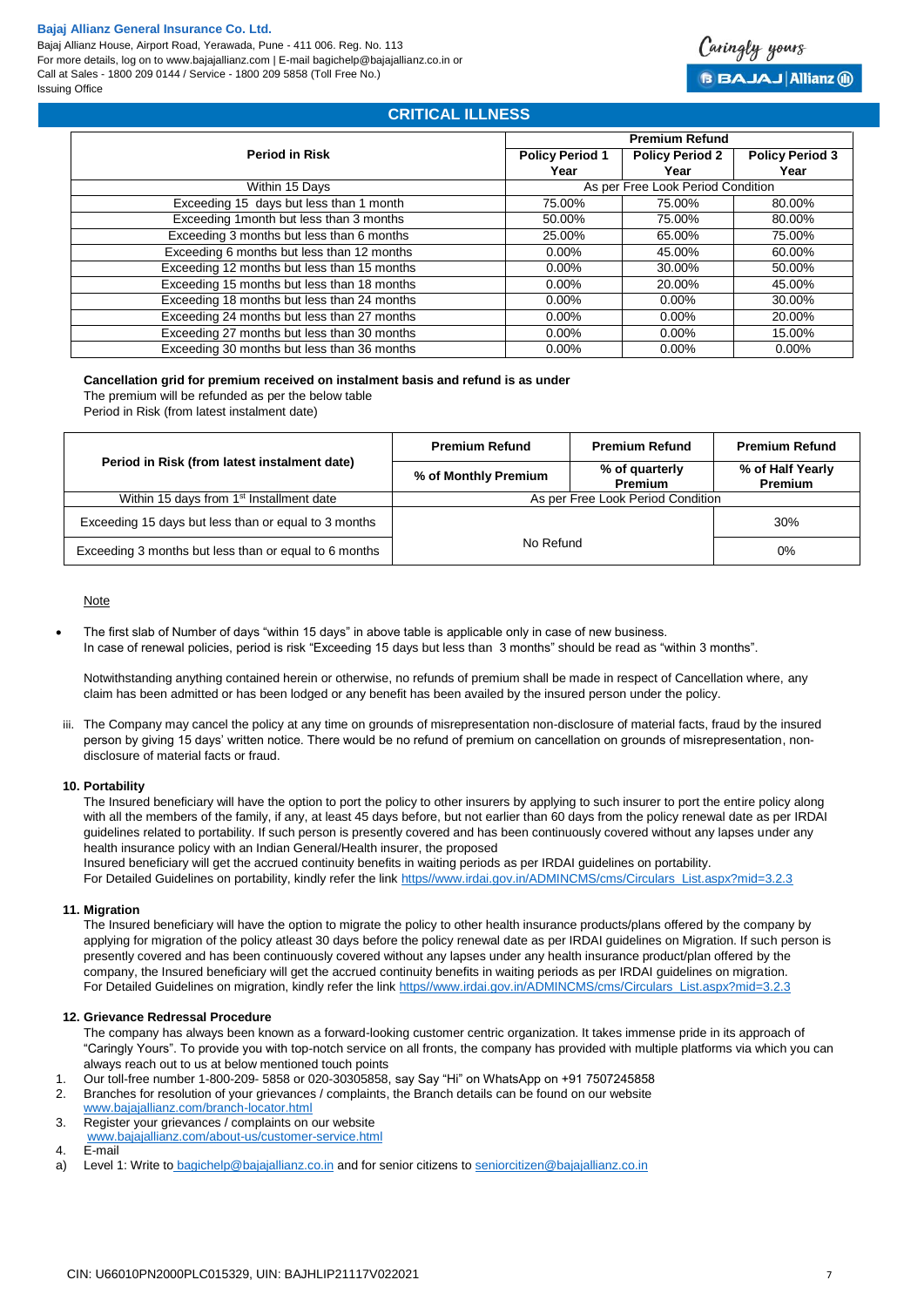Bajaj Allianz House, Airport Road, Yerawada, Pune - 411 006. Reg. No. 113 For more details, log on to www.bajajallianz.com | E-mail bagichelp@bajajallianz.co.in or Call at Sales - 1800 209 0144 / Service - 1800 209 5858 (Toll Free No.) Issuing Office

Caringly yours **BBAJAJ Allianz @** 

# **CRITICAL ILLNESS**

- b) Level 2: In case you are not satisfied with the response given to you at Level 1 you may write to our Grievance Redressal Officer at [ggro@bajajallianz.co.in](mailto:ggro@bajajallianz.co.in)
- c) Level 3: If in case, your grievance is still not resolved, and you wish to talk to our care specialist, please give a missed call on +91 80809 45060 OR SMS To 575758 and our care specialist will call you back
- 5. If you are still not satisfied with the decision of the Insurance Company, you may approach the Insurance Ombudsman, established by the Central Government for redressal of grievance. Detailed process along with list of Ombudsman offices are available at [www.cioins.co.in/ombudsman.html](http://www.cioins.co.in/ombudsman.html)

The contact details of the ombudsman offices are mentioned in **Annexure I.** 

**SECTION E) CONDITIONS- SPECIFIC TERMS AND CLAUSES**

#### **13. Discounts**

- Long Term Policy Discount
	- i. 4 % discount is applicable if policy is opted for 2 years
- ii. 8 % discount is applicable if policy is opted for 3 years
- \*Note This will not apply to policies where premium is paid in installments.

#### **14. Payment of Claims**

- i. You agree that We need only make payment when You or someone claiming on Your behalf has provided Us with necessary documentation and information. We will make payment to You or Your Nominee. If there is no Nominee and You are incapacitated or deceased, We will pay Your heir, executor or validly appointed legal representative
- ii. and any payment We make in this way will be a complete and final discharge of Our liability to make payment.
- iii. On receipt of all the documents and on being satisfied with regard to the admissibility of the claim as per policy terms and conditions, we shall offer within a period of 30 days a settlement of the claim to you. Upon acceptance of an offer of settlement by you, the payment of the amount due shall be made within 7 days from the date of acceptance of the offer by you. In the cases of delay in the payment, we shall be liable to pay interest at a rate which is 2% above the bank rate prevalent at the beginning of the financial year in which the claim is reviewed by it.
- iv. However, where the circumstances of a claim warrant an investigation, the Company will initiate and complete such investigation at the earliest, in any case not later than 30 days from the date of receipt of last necessary document. In such cases, the Company will settle the claim within 45 days from the date of receipt of last necessary document. In case of delay beyond stipulated 45 days, the Company will be liable to pay interest at a rate which is 2% above the bank rate from the date of receipt of last necessary document to the date of payment of claim.
- v. If we, for any reasons decide to reject the claim under the policy, the reasons regarding the rejection shall be communicated to you in writing within 30 days of the receipt of complete set of documents. You may take recourse to the Grievance Redressal procedure.
- vi. Upon the occurrence of an event of Critical Illness and (subject to the terms, conditions and exclusions of this Policy) without prejudice to the Company's obligation to make payment, this Policy shall immediately cease to exist with reference to that Insured.
- vii. If these arbitration provisions are held to be invalid, then all such disputes or differences shall be referred to the exclusive jurisdiction of the Indian Courts.

#### **15. Arbitration and Reconciliation**

- If any dispute or difference shall arise as to the quantum to be paid under the policy (liability being otherwise admitted) such difference shall independently of all other questions be referred to decision of a sole arbitrator in writing by the parties or if they cannot agree upon a single arbitrator within 30 days of any party invoking arbitration, the same shall be referred to a panel of the arbitrators comprising of two arbitrators, one appointed by each of the parties to the dispute/ difference and the third arbitrator to be appointed by such two arbitrators and arbitration shall be conducted under and in accordance with the provisions of the Arbitration and Conciliation Act, 1996. The law of the arbitration will be Indian law, and the seat of the arbitration and venue for all hearings shall be within India.
- ii. It is clearly agreed and understood that no difference or dispute shall be referable to arbitration as herein before provided, if the Company has disputed or not accepted liability under or in respect of this policy.
- iii. It is hereby expressly stipulated and declared that it shall be a condition precedent to any right of action or suit upon this policy that award by such arbitrator/arbitrators of the amount of the loss or damage shall be fi rst obtained
- iv. If these arbitration provisions are held to be invalid, then all such disputes or differences shall be referred to the exclusive jurisdiction of the Indian Courts.

#### **16. Renewal**

- i. Under normal circumstances, lifetime renewal benefit is available under the policy except on the grounds of fraud, misrepresentation or moral hazard or Upon the occurrence of an event of Critical Illness
- ii. Upon the occurrence of an event of Critical Illness and (subject to the terms, conditions and exclusions of this Policy) without prejudice to the Company's obligation to make payment, this Policy shall immediately cease to exist with reference to that Insured
- iii. For renewals of age 61 years & above the maximum Sum Insured would be Rs5,00,000/- or expiring Sum Insured which ever is lower) iv. In case of 0ur own renewal a grace period of 30 days is permissible and the Policy will be considered as continuous for the purpose of waiting period. Any medical expenses incurred as a result of disease condition/ Accident contracted during the break period will not be admissible under the policy.
- For renewals received after completion of 30 days grace period, a fresh application of health insurance should be submitted to Us, it would be processed as per a new business proposal.
- vi. Premium payable or any changes in terms & conditions on renewal and on subsequent continuation of cover are subject to change with prior approval from IRDA

#### **17. Sum Insured Enhancement**

The Insured member can apply for enhancement of Sum Insured at the time of renewal, by submitting a fresh proposal form to the company.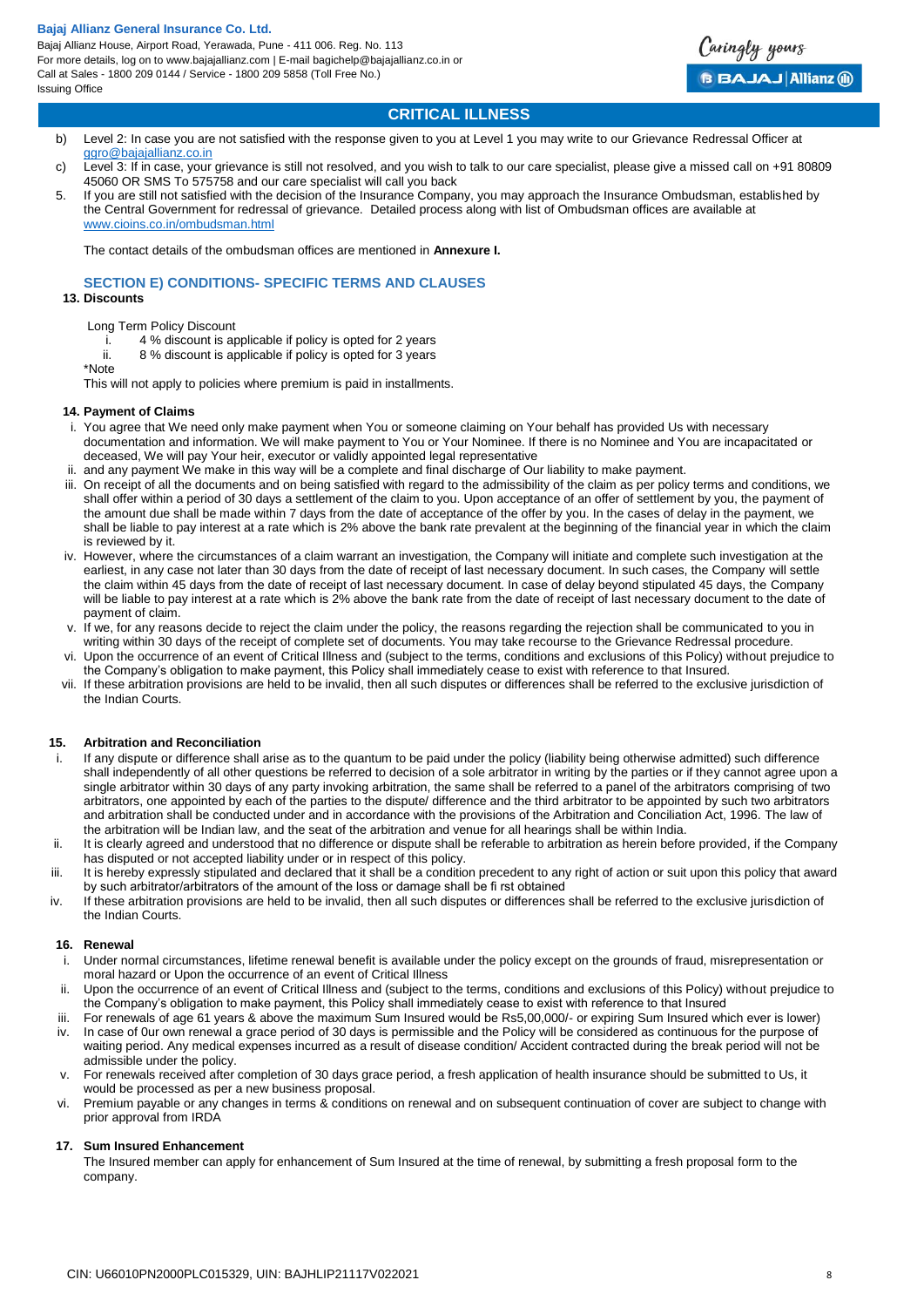Bajaj Allianz House, Airport Road, Yerawada, Pune - 411 006. Reg. No. 113 For more details, log on to www.bajajallianz.com | E-mail bagichelp@bajajallianz.co.in or Call at Sales - 1800 209 0144 / Service - 1800 209 5858 (Toll Free No.) Issuing Office



# **CRITICAL ILLNESS**

#### **18. Insured**

No person other than a person named as an Insured shall be covered under this Policy unless and until his name has been notified in writing to the Company. Cover under this Policy shall be withdrawn from any person named as an Insured immediately upon the Named Insured delivering written notice of the same to the Company. The

Named Insured agrees to and shall hold the Company harmless against any and all claims, costs and expenses that may result because of the incorrect or unintentional cancellation of this insurance in relation to any Insured.

#### **19. Entire Contract**

The Policy constitutes the complete contract of insurance. No change or alteration shall be valid or effective unless approved in writing by Us, which approval shall be evidenced by an endorsement on the Schedule.

#### **20. Loadings**

- i. Loading would be applicable for the proposals with adverse health conditions, or positive findings in the medical test reports
- ii. Minimum 10% to maximum 150% loading on the standard premium rates would be applicable based on the adverse health conditions declared on the proposal form and the health status of the proposed insured person.
- iii. The loading is applied from Commencement Date of the Policy including subsequent renewal with Us
- iv. We will inform You about the applicable risk loading through a counter offer letter.
- v. You need to revert to Us with consent and premium within 15 days of the issuance of such counter offer letter.
- **21. Assignment and Transfer of Insurance Policies (Subject to always that any assignment shall always be subject to provisions of Section 38 of Insurance Act 1938, as amended from time to time)**
- A transfer or assignment of a policy of insurance, wholly or in part, whether with or without consideration, may be made only by an endorsement upon the policy itself or by a separate instrument, signed in either case by the transferor or by the assignor or his duly authorised agent and attested by at least one witness, specifically setting forth the fact of transfer or assignment and the reasons thereof, the antecedents of the assignee and the terms on which the assignment is made.
- ii. Bajaj Allianz General Insurance Company Limited may, accept the transfer or assignment, or decline to act upon any endorsement made under sub-clause (1) hereinabove, where it has sufficient reason to believe that such transfer or assignment is not bona fide or is not in the interest of the policyholder or in public interest or is for the purpose of trading of insurance policy.
- iii. Bajaj Allianz General Insurance Company Limited shall, before refusing to act upon the endorsement, record in writing the reasons for such refusal and communicate the same to the policyholder not later than thirty days from the date of the policyholder giving notice of such transfer or assignment.
- iv. Any person aggrieved by the decision of Bajaj Allianz General Insurance Company Limited to decline to act upon such transfer or assignment may within a period of thirty days from the date of receipt of the communication from Bajaj Allianz General Insurance Company Limited containing reasons for such refusal, prefer a claim to the Authority.
- v. Subject to the provisions in sub-clause (2) hereinabove, the transfer or assignment shall be complete and effectual upon the execution of such endorsement or instrument duly attested but except, where the transfer or assignment is in favour of Bajaj Allianz General Insurance Company Limited, shall not be operative as against Bajaj Allianz
- vi. General Insurance Company Limited, and shall not confer upon the transferee or assignee, or his legal representative, any right to sue for the amount of such policy or the moneys secured thereby until a notice in writing of the transfer or assignment and either the said endorsement or instrument itself or a copy thereof certified to be correct by both transferor and transferee or their duly authorised agents have been delivered to and received by Bajaj Allianz General Insurance Company Limited with written acknowledgement by Bajaj Allianz General Insurance Company Limited Provided that where Bajaj Allianz General Insurance Company Limited maintains one or more places of business in India, such notice shall be delivered only at the place where the policy is being serviced.
- vii. The date on which the notice referred to in sub-clause (5) hereinabove is delivered to Bajaj Allianz General Insurance Company Limited shall regulate the priority of all claims under a transfer or assignment as between persons interested in the policy; and where there is more than one instrument of transfer or assignment the priority of the claims under such instruments shall be governed by the order in which the notices referred to in sub-clause (5) hereinabove are delivered
- viii. Provided that if any dispute as to priority of payment arises as between assignees the dispute shall be referred to the Authority. ix. Upon the receipt of the notice referred to in sub-clause (5) hereinabove, Bajaj Allianz General Insurance Company Limited shall record the fact of such transfer or assignment together with the date thereof and the name of the transferee or the assignee and shall, on the request of the person by whom the notice was given, or of the transferee or assignee, on payment of such fee as may be specified by the
- regulations, grant a written acknowledgement of the receipt of such notice; and any such acknowledgement shall be conclusive evidence against Bajaj Allianz General Insurance Company Limited that he has duly received the notice to which such acknowledgement relates. Subject to the terms and conditions of the transfer or assignment, the insure shall, from the date of the receipt of the notice referred to in
- sub-clause (5) hereinabove, recognize the transferee or assignee named in the notice as the absolute transferee or assignee entitled to benefit under the policy, and such person shall be subject to all liabilities and equities to which the transferor or assignor was subject at the date of the transfer or assignment and may institute any proceedings in relation to the policy, obtain a loan under the policy or surrender the policy without obtaining the consent of the transferor or assignor or making him a party to such proceedings. Explanation.—Except where the endorsement referred to in sub-clause (1) hereinabove expressly indicates that the assignment or transfer is conditional in terms of subclause (10) hereunder, every assignment or transfer shall be deemed to be an absolute assignment or transfer and the assignee or transferee, as the case may be, shall be deemed to be the absolute assignee or transferee respectively.
- xi. Any rights and remedies of an assignee or transferee of a policy of life insurance under an assignment or transfer effected prior to the commencement of the Insurance Laws (Amendment) Act, 2015 shall not be affected by the provisions of this clause.
- xii. Notwithstanding any law or custom having the force of law to the contrary, an assignment in favour of a person made upon the condition that:
	- i. The proceeds under the policy shall become payable to the policyholder or the nominee or nominees in the event of either the assignee or transferee predeceasing the insured; or
	- ii. If the insured surviving the term of the policy, the Conditional Assignment shall be valid<br>iii. Provided that a conditional assignee shall not be entitled to obtain a loan on the policy
	- Provided that a conditional assignee shall not be entitled to obtain a loan on the policy or surrender a policy.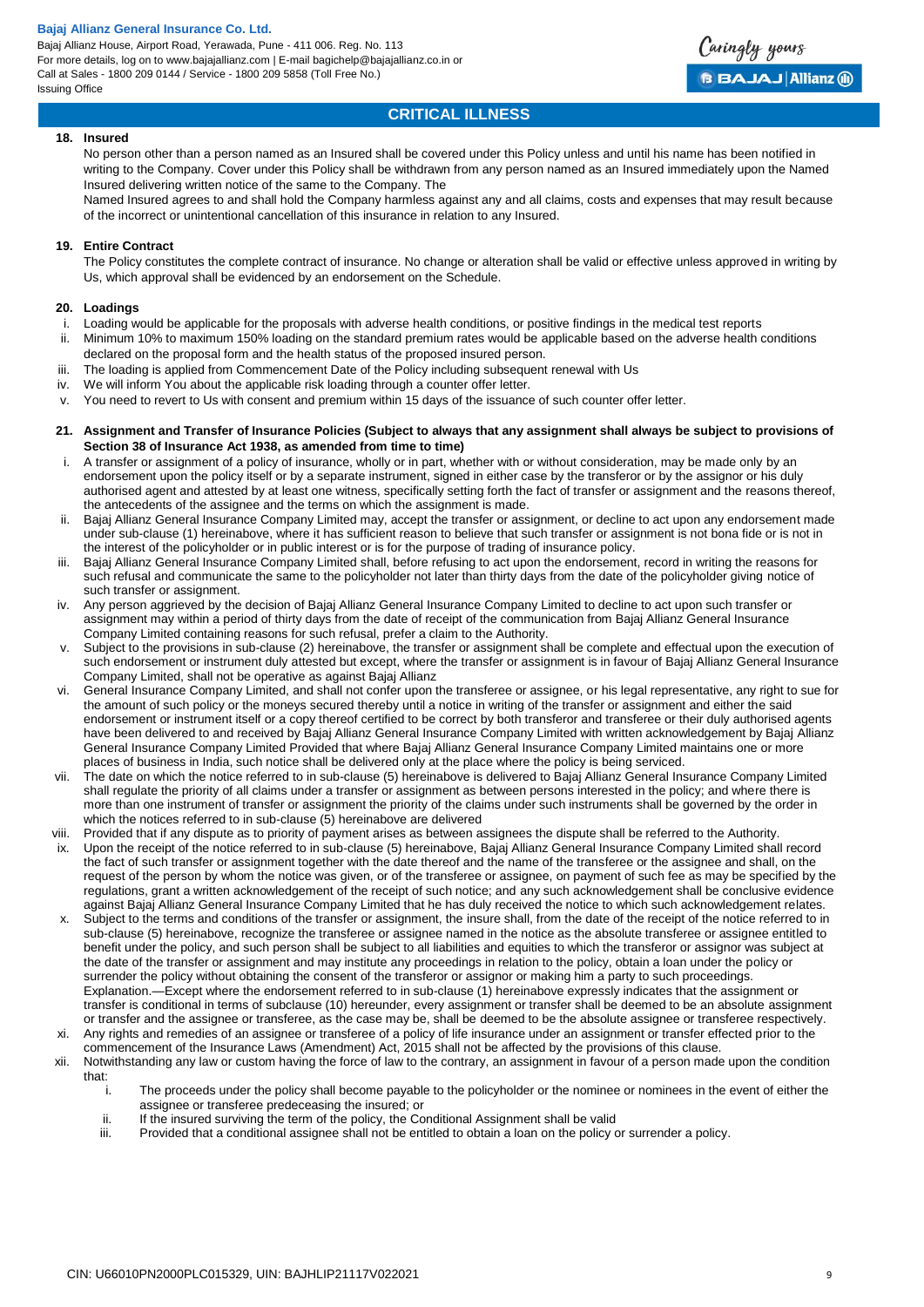

# **CRITICAL ILLNESS**

xiii. In the case of the partial assignment or transfer of a policy of insurance under sub-clause (1) hereinabove, the liability of Bajaj Allianz General Insurance Company Limited shall be limited to the amount secured by partial assignment or transfer and such policyholder shall not be entitled to further assign or transfer the residual amount payable under the same policy.

#### **22. Territorial Limits & Governing Law**

The Company's liability to make any payment shall be within India and in Indian Rupees only.

# **SECTION E) CONDITIONS- OTHER TERMS AND CLAUSES**

#### **23. Claim Procedure**

- i. You or someone claiming on Your behalf must inform Us in writing immediately within 48 hours of diagnosis of any of the listed Critical **Illnesses**
- ii. You must immediately consult a Doctor and follow the advice and treatment that he recommends.
- iii. You must have Yourself examined by Our medical advisors if We ask for this, and as often as We consider this to be necessary at Our cost.
- iv. You or someone claiming on Your behalf must promptly and in any event within 30 days of diagnosis of any of the listed Critical Illnesses/ discharge from the Hospital (if admitted) give Us the documentation as per the claims documents list specified below. \*Note

Waiver of conditions (a) and (d) may be considered in extreme cases of hardship where it is proved to the satisfaction of the Company that under the circumstances in which the insured was placed it was not possible from him or any other person to give notice or file claim within the prescribed time limit.

Claim documents to be submitted for claim

- Critical Illness Insurance Claim Form duly signed by the insured along with NEFT Form signed by the Claimant
- Original Discharge Summary / Discharge Certificate.
- Original Final Hospital Bill
- Policy copy
- First consultation letter for Illness
- Medical certificate for the duration of illness
- All required Original Investigation Reports as per the Illness
- Medical certification from specialist
- Aaadhar card & PAN card Copies (Not mandatory if the same is linked with the policy while issuance or in previous claim)

#### **Annexure I Contact details of the Ombudsman offices**

| <b>Office Details</b>                                                                                                                                                                                                                                                                             | <b>Jurisdiction of Office</b><br><b>Union Territory, District)</b> |
|---------------------------------------------------------------------------------------------------------------------------------------------------------------------------------------------------------------------------------------------------------------------------------------------------|--------------------------------------------------------------------|
| <b>AHMEDABAD -</b><br>Insurance Ombudsman<br>Office of the Insurance Ombudsman.<br>Jeevan Prakash Building, 6th floor,<br>Tilak Marg, Relief Road,<br>AHMEDABAD - 380 001.<br>Tel.: 079 - 25501201/02/05/06<br>Email: bimalokpal.ahmedabad@cioins.co.in                                           | Gujarat, Dadra & Nagar Haveli, Daman and Diu                       |
| <b>BENGALURU -</b><br>Insurance Ombudsman<br>Office of the Insurance Ombudsman.<br>Jeevan Soudha Building, PID No. 57-27-N-19<br>Ground Floor, 19/19, 24th Main Road,<br>JP Nagar, Ist Phase, Bengaluru - 560 078.<br>Tel.: 080 - 26652048 / 26652049<br>Email: bimalokpal.bengaluru@cioins.co.in | Karnataka.                                                         |
| <b>BHOPAL-</b><br>Insurance Ombudsman<br>Office of the Insurance Ombudsman.<br>Janak Vihar Complex, 2nd Floor,<br>6, Malviya Nagar, Opp. Airtel Office,                                                                                                                                           | Madhya Pradesh<br>Chattisgarh.                                     |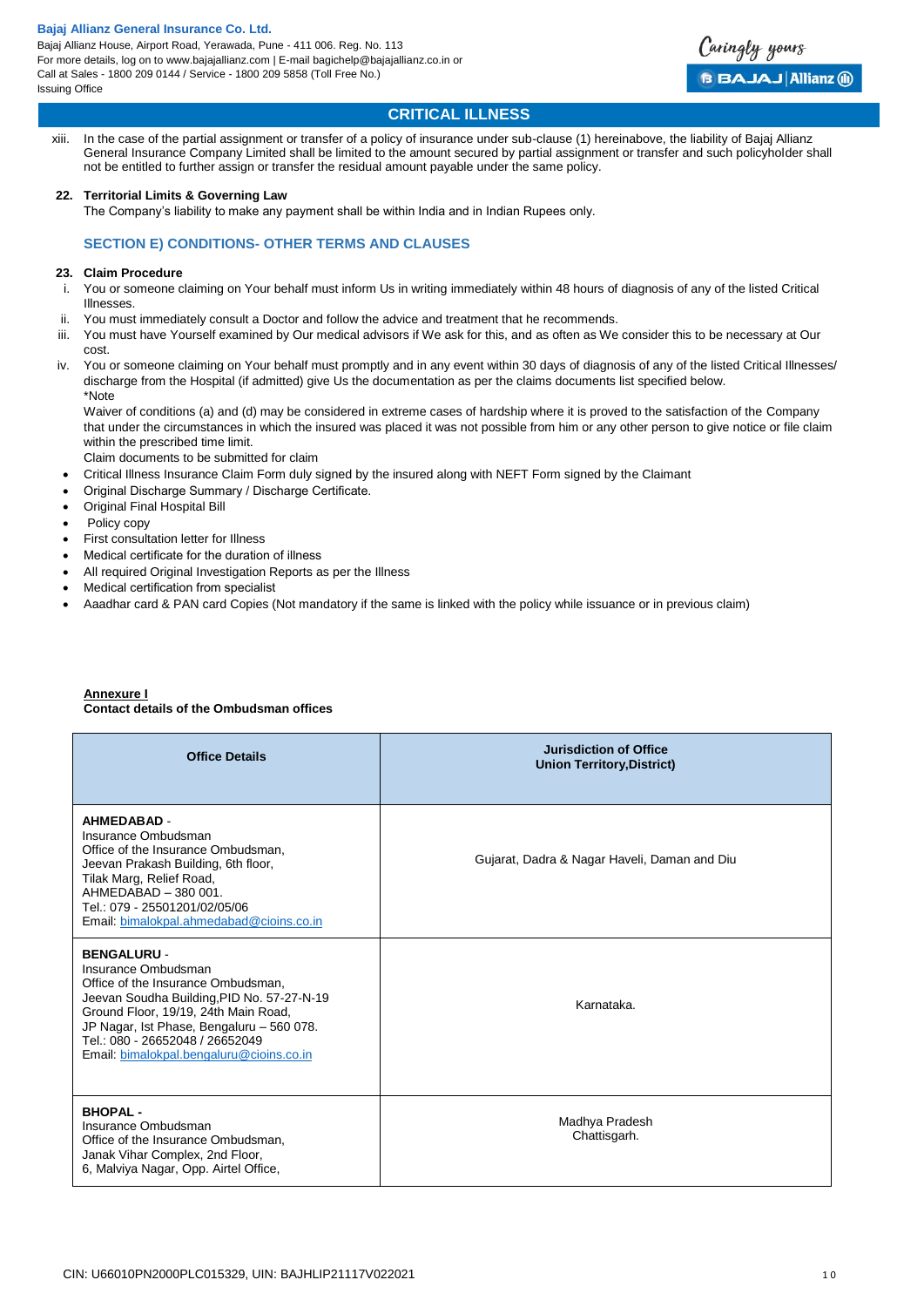Bajaj Allianz House, Airport Road, Yerawada, Pune - 411 006. Reg. No. 113 For more details, log on to www.bajajallianz.com | E-mail bagichelp@bajajallianz.co.in or Call at Sales - 1800 209 0144 / Service - 1800 209 5858 (Toll Free No.) Issuing Office



# **CRITICAL ILLNESS**

| <b>Office Details</b>                                                                                                                                                                                                                                                             | <b>Jurisdiction of Office</b><br><b>Union Territory, District)</b>                                                                                           |
|-----------------------------------------------------------------------------------------------------------------------------------------------------------------------------------------------------------------------------------------------------------------------------------|--------------------------------------------------------------------------------------------------------------------------------------------------------------|
| Near New Market, Bhopal - 462 003.<br>Tel.: 0755 - 2769201 / 2769202<br>Email: bimalokpal.bhopal@cioins.co.in                                                                                                                                                                     |                                                                                                                                                              |
| <b>BHUBANESHWAR-</b><br>Insurance Ombudsman<br>Office of the Insurance Ombudsman.<br>62, Forest park,<br>Bhubaneswar - 751 009.<br>Tel.: 0674 - 2596461 /2596455<br>Email: bimalokpal.bhubaneswar@cioins.co.in                                                                    | Orissa.                                                                                                                                                      |
| <b>CHANDIGARH -</b><br>Insurance Ombudsman<br>Office of the Insurance Ombudsman,<br>S.C.O. No. 101, 102 & 103, 2nd Floor,<br>Batra Building, Sector 17 - D,<br>Chandigarh - 160 017.<br>Tel.: 0172 - 2706196 / 2706468<br>Email: bimalokpal.chandigarh@cioins.co.in               | Punjab, Haryana (excluding Gurugram, Faridabad, Sonepat and<br>Bahadurgarh), Himachal Pradesh, Union Territories of Jammu &<br>Kashmir, Ladakh & Chandigarh. |
| <b>CHENNAI-</b><br>Insurance Ombudsman<br>Office of the Insurance Ombudsman,<br>Fatima Akhtar Court, 4th Floor, 453,<br>Anna Salai, Teynampet,<br>CHENNAI - 600 018.<br>Tel.: 044 - 24333668 / 24335284<br>Email: bimalokpal.chennai@cioins.co.in                                 | Tamil Nadu, PuducherryTown and Karaikal (which are part of Puducherry)                                                                                       |
| DELHI-<br>Insurance Ombudsman<br>Office of the Insurance Ombudsman,<br>2/2 A, Universal Insurance Building,<br>Asaf Ali Road,<br>New Delhi - 110 002.<br>Tel.: 011 - 23232481/23213504<br>Email: bimalokpal.delhi@cioins.co.in                                                    | Delhi & following Districts of Haryana - Gurugram, Faridabad, Sonepat &<br>Bahadurgarh.                                                                      |
| <b>GUWAHATI -</b><br>Insurance Ombudsman<br>Office of the Insurance Ombudsman,<br>Jeevan Nivesh, 5th Floor,<br>Nr. Panbazar over bridge, S.S. Road,<br>Guwahati - 781001(ASSAM).<br>Tel.: 0361 - 2632204 / 2602205<br>Email: bimalokpal.guwahati@cioins.co.in                     | Assam, Meghalaya, Manipur, Mizoram, Arunachal Pradesh, Nagaland and<br>Tripura.                                                                              |
| <b>HYDERABAD -</b><br>Insurance Ombudsman<br>Office of the Insurance Ombudsman,<br>6-2-46, 1st floor, "Moin Court",<br>Lane Opp. Saleem Function Palace,<br>A. C. Guards, Lakdi-Ka-Pool, Hyderabad - 500 004.<br>Tel.: 040 - 23312122<br>Email: bimalokpal.hyderabad@cioins.co.in | Andhra Pradesh, Telangana, Yanam and part of Union Territory of<br>Puducherry.                                                                               |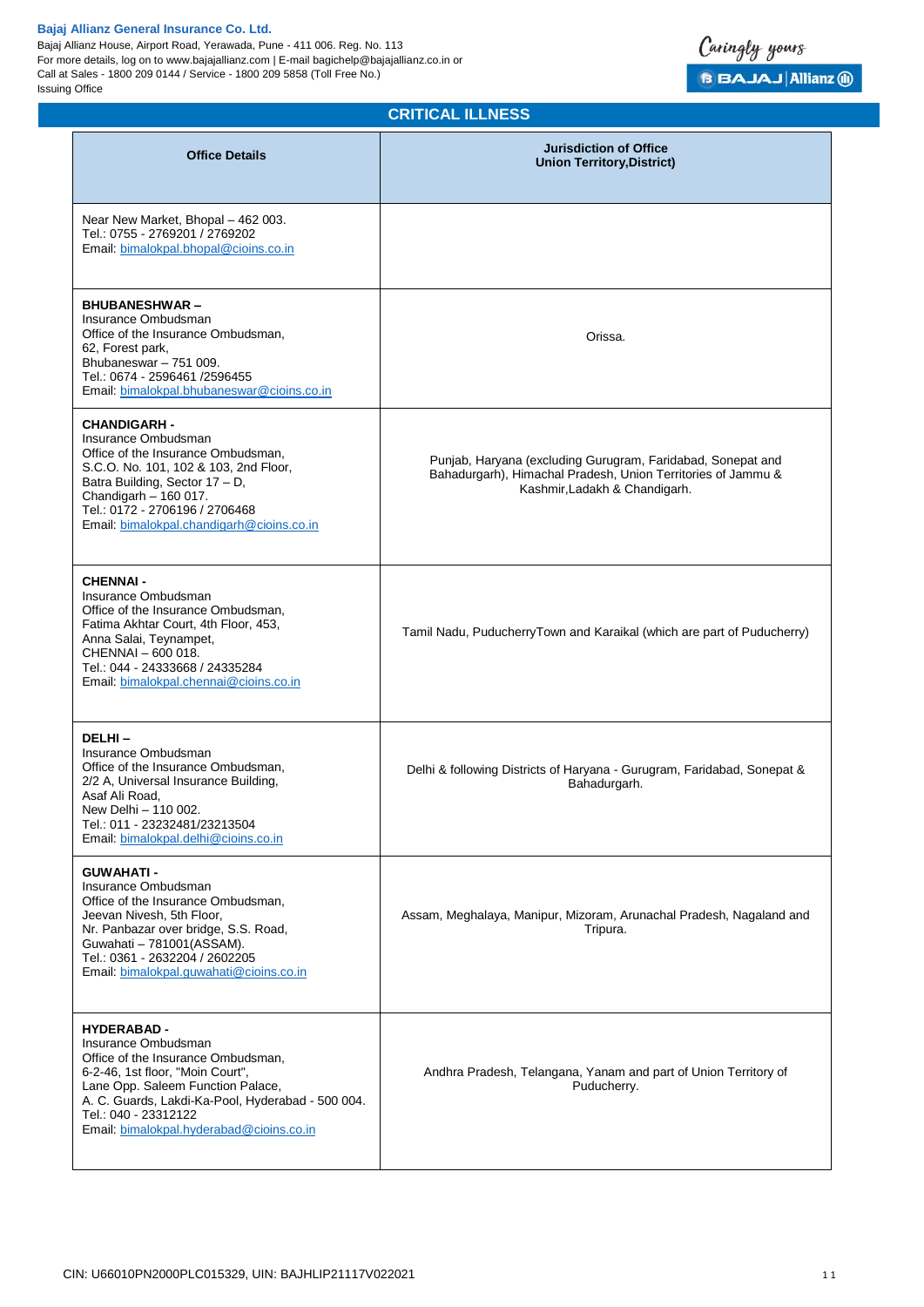Bajaj Allianz House, Airport Road, Yerawada, Pune - 411 006. Reg. No. 113 For more details, log on to www.bajajallianz.com | E-mail bagichelp@bajajallianz.co.in or Call at Sales - 1800 209 0144 / Service - 1800 209 5858 (Toll Free No.) Issuing Office

# **CRITICAL ILLNESS**

Caringly yours

**B BAJAJ Allianz @** 

| <b>Office Details</b>                                                                                                                                                                                                                                                | <b>Jurisdiction of Office</b><br><b>Union Territory, District)</b>                                                                                                                                                                                                                                                                                                                                                                                                                          |
|----------------------------------------------------------------------------------------------------------------------------------------------------------------------------------------------------------------------------------------------------------------------|---------------------------------------------------------------------------------------------------------------------------------------------------------------------------------------------------------------------------------------------------------------------------------------------------------------------------------------------------------------------------------------------------------------------------------------------------------------------------------------------|
| <b>JAIPUR -</b><br>Insurance Ombudsman<br>Office of the Insurance Ombudsman,<br>Jeevan Nidhi - Il Bldg., Gr. Floor,<br>Bhawani Singh Marg,<br>Jaipur - 302 005.<br>Tel.: 0141 - 2740363<br>Email: bimalokpal.jaipur@cioins.co.in                                     | Rajasthan.                                                                                                                                                                                                                                                                                                                                                                                                                                                                                  |
| <b>ERNAKULAM-</b><br>Insurance Ombudsman<br>Office of the Insurance Ombudsman,<br>2nd Floor, Pulinat Bldg.,<br>Opp. Cochin Shipyard, M. G. Road,<br>Ernakulam - 682 015.<br>Tel.: 0484 - 2358759 / 2359338<br>Email: bimalokpal.ernakulam@cioins.co.in               | Kerala, Lakshadweep, Mahe-a part of Union Territory of Puducherry.                                                                                                                                                                                                                                                                                                                                                                                                                          |
| KOLKATA -<br>Insurance Ombudsman<br>Office of the Insurance Ombudsman,<br>Hindustan Bldg. Annexe, 4th Floor,<br>4, C.R. Avenue,<br>KOLKATA - 700 072.<br>Tel.: 033 - 22124339 / 22124340<br>Email: bimalokpal.kolkata@cioins.co.in                                   | West Bengal, Sikkim, Andaman & Nicobar Islands.                                                                                                                                                                                                                                                                                                                                                                                                                                             |
| <b>LUCKNOW-</b><br>Insurance Ombudsman<br>Office of the Insurance Ombudsman,<br>6th Floor, Jeevan Bhawan, Phase-II,<br>Nawal Kishore Road, Hazratganj,<br>Lucknow - 226 001.<br>Tel.: 0522 - 2231330 / 2231331<br>Email: bimalokpal.lucknow@cioins.co.in             | Districts of Uttar Pradesh: Lalitpur, Jhansi, Mahoba, Hamirpur, Banda,<br>Chitrakoot, Allahabad, Mirzapur, Sonbhabdra, Fatehpur, Pratapgarh,<br>Jaunpur, Varanasi, Gazipur, Jalaun, Kanpur, Lucknow, Unnao, Sitapur,<br>Lakhimpur, Bahraich, Barabanki, Raebareli, Sravasti, Gonda, Faizabad,<br>Amethi, Kaushambi, Balrampur, Basti, Ambedkarnagar, Sultanpur,<br>Maharajgang, Santkabirnagar, Azamgarh, Kushinagar, Gorkhpur, Deoria,<br>Mau, Ghazipur, Chandauli, Ballia, Sidharathnagar |
| <b>MUMBAI-</b><br>Insurance Ombudsman<br>Office of the Insurance Ombudsman,<br>3rd Floor, Jeevan Seva Annexe,<br>S. V. Road, Santacruz (W),<br>Mumbai - 400 054.<br>Tel.: 69038821/23/24/25/26/27/28/28/29/30/31<br>Email: bimalokpal.mumbai@cioins.co.in            | Goa, Mumbai Metropolitan Region (excluding Navi Mumbai & Thane).                                                                                                                                                                                                                                                                                                                                                                                                                            |
| <b>NOIDA -</b><br>Insurance Ombudsman<br>Office of the Insurance Ombudsman,<br>Bhagwan Sahai Palace<br>4th Floor, Main Road, Naya Bans, Sector 15,<br>Distt: Gautam Buddh Nagar, U.P-201301.<br>Tel.: 0120-2514252 / 2514253<br>Email: bimalokpal.noida@cioins.co.in | State of Uttarakhand and the following Districts of Uttar Pradesh: Agra,<br>Aligarh, Bagpat, Bareilly, Bijnor, Budaun, Bulandshehar, Etah, Kannauj,<br>Mainpuri, Mathura, Meerut, Moradabad, Muzaffarnagar, Oraiyya, Pilibhit,<br>Etawah, Farrukhabad, Firozbad, Gautam Buddh nagar, Ghaziabad, Hardoi,<br>Shahjahanpur, Hapur, Shamli, Rampur, Kashganj, Sambhal, Amroha,<br>Hathras, Kanshiramnagar, Saharanpur.                                                                          |
| <b>PATNA-</b><br>Insurance Ombudsman<br>Office of the Insurance Ombudsman,<br>2nd Floor, Lalit Bhawan,<br>Bailey Road,<br>Patna 800 001.                                                                                                                             | Bihar,<br>Jharkhand.                                                                                                                                                                                                                                                                                                                                                                                                                                                                        |